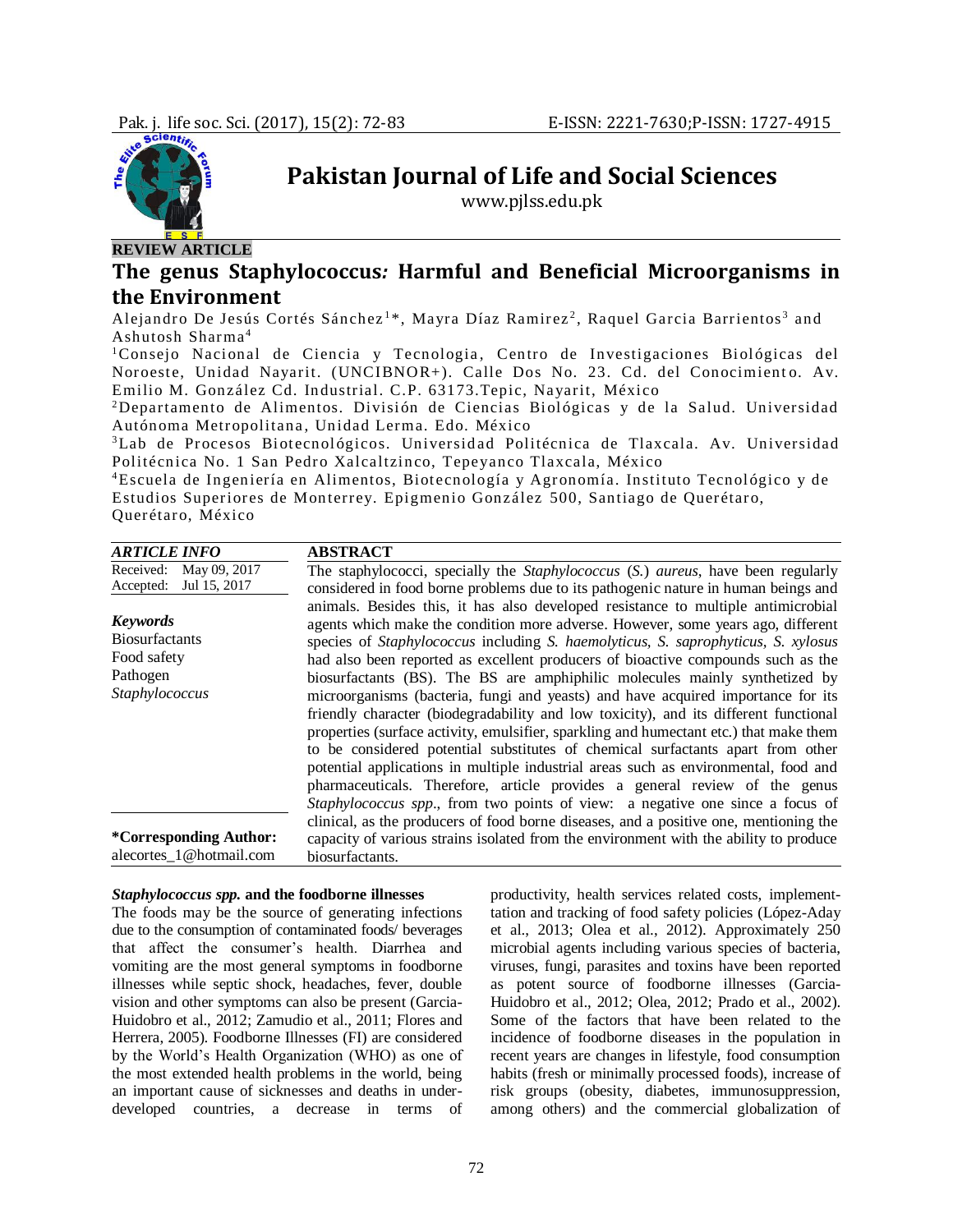food commodities (Garcia-Huidobro et al., 2012; Muñoz et al., 2011; Prado et al., 2002).

According to WHO estimations, 600 million, almost 1 in 10 people around the world, get sick after eating contaminated food and 420,000 die each year. Children under 5 years of age carry 40% of the burden of foodborne diseases, with 125,000 deaths per year. Foods contaminated with harmful bacteria, viruses, parasites or chemicals cause more than 200 diseases, ranging from diarrhea to cancers; diarrheal diseases are the most common of contaminated food consumption, causing 550 million people to get sick and 230,000 deaths per year (WHO, 2017). Only in the United States, 76 million cases are reported per year, giving place to considerable expenses in the health sector (Olea et al., 2012; Prado et al., 2002). Meanwhile, in countries of Latin America such as Mexico, in 2002, the National System of Health Information (SNIS) reported 3612 cases of food poisonings caused by bacteria (Felix et al., 2005). The foodborne illnesses can be classified in food infections or intoxications, and those are considered an important issue in the public health department due to some factors such as: an increase in the incidence, vulnerable population groups, an increase in antimicrobial resistance and the socioeconomic impact generated (Flores and Herrera, 2005; Zamudio et al., 2011; WHO, 2017). The appearance of such diseases is considered as an indicator of the hygienic-sanitary quality in the foods, where the contamination can occur in any stage of the food chain: elaboration, manipulation, conservation, transportation, distribution or commercialization (Zamudio et al., 2011; Flores and Herrera, 2005). Currently food supply chains are globalized, so collaboration between governments, producers and consumers helps to ensure food safety (WHO, 2017).

This document presents a general perspective of the bacterial genus *Staphylococcus* spp., as well as the duality presented by different species of the genus on the one hand the negative or pathogenic character as producers of various diseases, including those originated through food and on the other the positive or beneficial character, being isolated several species with the capacity to produce compounds with surface activity in addition to other chemical and biological properties, being considered a potential alternative for use to synthetic surfactants or petroleum derivatives and in different industrial areas and environment.

# **Staphylococci, foods and health**

The foodborne illnesses (FI) can be caused by physical, chemical and biological agents. However, the most of the FI reported around the world belong to a biological origin, especially due to several bacteria of the *Vibrio spp., Campylobacter spp., Salmonella spp., Shigella spp., Escherichia coli, Listeria monocytogenes, Bacillus*

*cereus, Clostridium botulinum, Clostridium perfringens, Yersinia enterocolitica and S. aureus* (Felix et al., 2005; Flores and Herrera, 2005; Tamara et al., 2008; Muñoz et al., 2011; Zamudio et al., 2011). The staphylococci, and more specifically the *S. aureus* specie, have a great interest in food and health aspects, being its pathogenic potential in the human being and animals (Tamara et al., 2008). The *Staphylococcus spp*. has several features, such as: it appears in form of cocci, motionless, Gram positive, facultative anaerobic, positive catalase, non-sporulated, with a 0.5 to 1. 5 μm diameter, grouped in unique cells, pairs, tetrads, short chains, or forming bunches of grapes, and present a proportion of guanine-cytosine (G+C) from 30 to 39% (Romero-Cabello, 2007; Cervantes-García et al., 2014). The *Staphylococcus spp.* is widely spread in the environment as they are microorganisms with an easy adaptation to various environmental conditions. This genus contains 32 species, 16 of which are found in the human beings as an opportunistic microbe, forming part of the skin's microbiota and the mucous of mammals and birds (Cervantes-García et al., 2014; Zendejas-Manzo et al., 2014; Elika, 2013; Todd, 2005).

From the clinical and food safety perspective, the following species are those identified as infectious agents and cause of intoxications in humans and animals: *S. aureus, S. lugdunensis, S. intermedius, S. haemolyticus, S. epidermidi, S. saprophyticus S. hominis subsp. hominis, S. warneri, S. simulans, S. capitis subsp. ureolyticus, S. auricularis, S. cohnii subsp. urealyticum* (Teran et al., 2014; Cervantes-García et al., 2014; Zendejas-Manzo et al., 2014; Romero-Cabello, 2007; Elika, 2013;).

A chemical characteristic of the pathogen staphylococci is its capability of producing the coagulase enzyme (responsible for the conversion of fibrinogen into fibrin). Coagulase production is an important virulence factor, and it is used as an indicator of such feature, letting the scientists differentiate *S. aureus* (positive coagulase) from other staphylococci species (negative coagulase) (Winn et al., 2006; Romero-Cabello, 2007; Bustos-Martinez et al., 2006). Although, this characteristic is not a limiting one, as species like *S. epidermidis, S. haemolyticus* and *S. saprophyticus* are negative coagulase and, along with *S. aureus* positive coagulase, they have been reported as common causal agents of human infections being the last point the most relevant of all (Winn et al., 2006; Predari, 2007; Romero-Cabello, 2007; Cervantes-Garcia et al., 2014).

In the last years, the incidence of *Staphylococcus spp.* has increased significantly, being the species *Staphylococcus aureus* the one with the highest rate of pathogenicity and frequency, and also the main cause at hospitable and community levels of infections such as osteomyelitis, septic arthritis, sepsis, abscesses, pneumonia, empyema, endocarditis, pericarditis,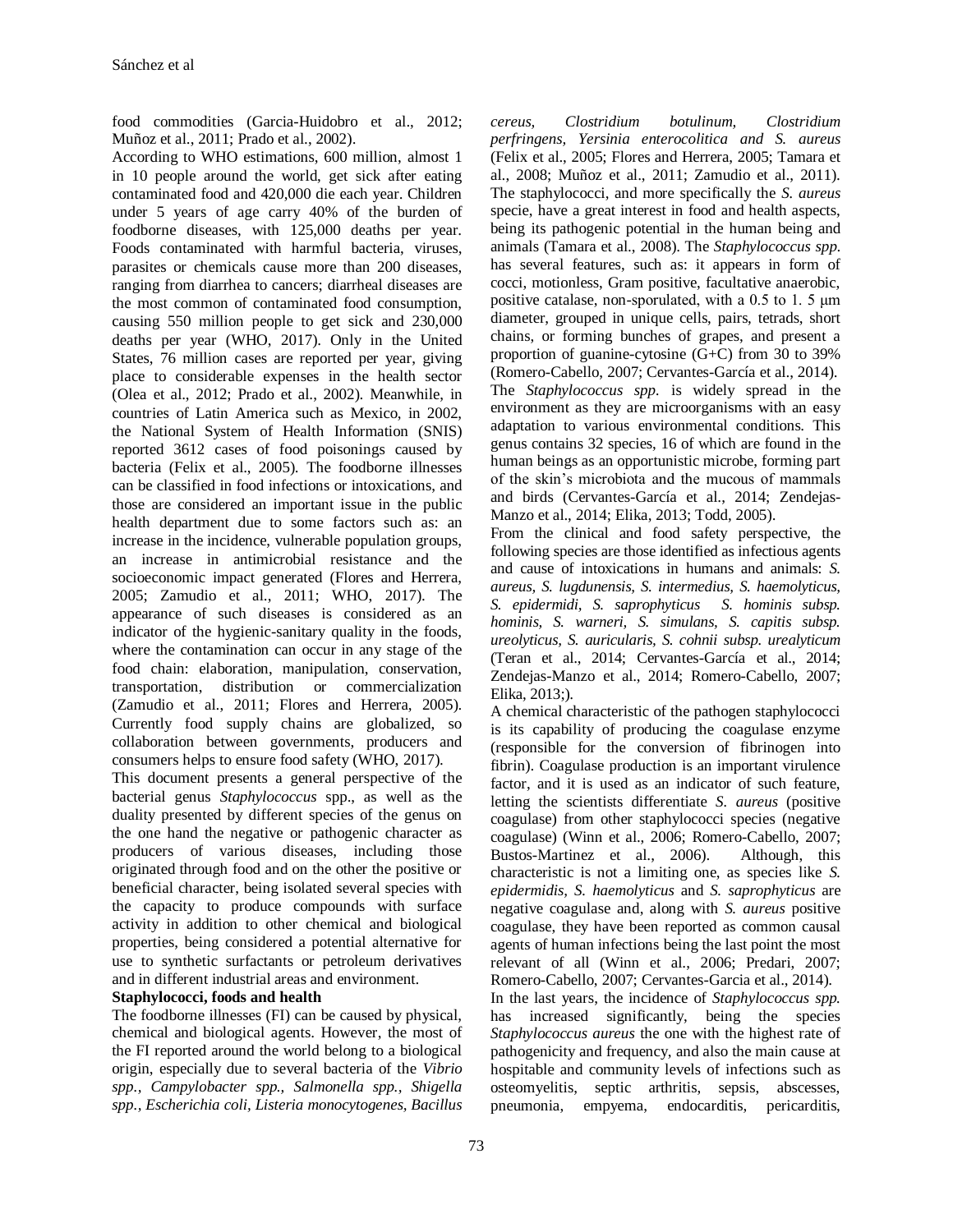meningitis, scarlet fever, scalded skin syndrome, toxic shock, and foodborne poisonings (Todd, 2005, Bustos-Martinez et al., 2006; Zendejas-Manzo et al., 2014; Chavez et al., 2015). The *S. aureus* is a pathogen of worldwide importance, which possess an opportunist character, being part of the human microflora (around 20 & 50% are carriers in nostrils permanently, and another 30% in skin and intestinal tract permanently). This feature emerges when combined its virulence factors and a decrease in the defenses of the host, leading to a colonization and diseases named "virulence factors"; some are from protein nature such as hemolysis (alpha, beta, gamma and delta), nucleases, proteases, lipases, hyaluronidase, catalase, coagulase, collagenase, leucocidin; different toxins like the toxic shock syndrome (TSST-1), staphylococci factors (SE), and exfoliative toxins (ETA & ETB), besides the structural virulence factors such as the peptidoglycan, protein A, adhesion factors, teichoic acids and capsular polysaccharides (Bustos-Martinez et al., 2006; Zendejas-Manzo et al., 2014; Cervantes-Garcia et al., 2014).

*S. aureus* and other coagulase positive species are the causative agents of food poisoning, one of the most common foodborne illnesses. These intoxications originate from consuming food with the toxins generated by microbial metabolic processes during their growth in food. These are classified as acute gastro enteric character, whose symptoms depend on the amount of ingested poisoned food, toxin's concentration and individual susceptibility. Such symptoms are: nauseas (vomit) and diarrhea, which appear after the consumption of contaminated foods. It is estimated that enterotoxins are produced in food when microbial growth is in proportions above  $10<sup>5</sup>$ CFU/g (Bustos-Martinez et al., 2006; Tamara-Diaz et al., 2008; Brizzio et al., 2013; Zendejas-Manzo et al., 2014). The staphylococci toxins are proteins considered as super-antigens and pyrogens composed of considerable amounts of lysine, tyrosine, aspartic and glutamic acid. Their molecular weight is around 28 and 35 KDa. The production by *S. aureus* is affected by the type of nutrients, the substrate's pH, temperature, atmosphere, NaCl, and competitor microorganisms. A great variety of toxins is known, such as the SEA, SEB, SEC, SED & SEE, which are more frequent in food poisonings, and SEF, SEG, SEH, SEI SEJ, SEK, SEL, SEP, SEM & SEO; all of them are water-soluble, thermostable, and resistant to the host's digestive enzymes (Lombard et al., 1996; Bustos-Martinez et al., 2006; Manfredi et al., 2010; Brizzio et al., 2013; Cervantes-Garcia et al., 2014; Demirci et al., 2016). It has been reported different manners for its sighting in foods by immune and molecular methods that detect coding genes in strains coming from foods associated to intoxication outbreaks (Lombard et al., 1996; BustosMartinez et al., 2006; Manfredi et al., 2010; Brizzio et al., 2013; Demirci et al., 2016). Food contamination by staphylococci is due, mostly, to bad or absent hygiene practices and elaboration in any of the food chain phases, easing the presence and development of the pathogen. The humans are considered the main ecologic niche; therefore, the contamination can occur commonly by the direct contact of the manipulators with the foods. Dairy products, chicken, eggs, meats and vegetables are the most related to the intoxications (Elika, 2013; Brizzio et al., 2013; Puig-Pena et al., 2015; Zendejas-Manzo et al., 2014).

## **Susceptibility to antimicrobials**

The infections by *S. aureus* in the last years have emerged and acquired some relevance in the public health aspects, not only their incidence in hospital and community cases, but also the development and later spreading through the exchange and acquisition of genes due to mobile genetic elements (plasmids, transposons and insertion sequences) that codify the resistance to different antimicrobials: penicillin, methicillin (*mec*A), vancomycin (*VanA*), fluoroquinolones (*gyr*A or *par*E), among others, giving room to negative aftermaths such as: long hospital stays, high health costs, high death rates, seek and reduction of therapeutic alternatives (Bustos-Martinez et al., 2006; Perazzi et al., 2010; Casellas, 2011; Zendejas-Manzo et al., 2014; Cervantes-Garcia et al., 2014; Chávez et al., 2015). Now a day, all the *S. aureus* isolations of hospital origin and more of the 85% of that communitarian originated are resistant to the penicillin (Casellas, 2011). The resistance phenomenon owes its incidence to the microorganisms they get coding enzymes that inactivate the penicillin or other  $\beta$ betalactam antibiotic and block the antibacterial agent to prevent the synthesis of the cell wall by not allowing it to unite the penicillin binding proteins (PBP) that rule the intersection of the components (carbohydrates and peptides) in cell wall (Casellas, 2011; Monge, 2013). In the USA, the surveillance project of pathogen agents epidemiologic indicates that 60% of the nosocomial bacteria are caused by positive Gram cocci; meanwhile, numbers of the Pan-American Association of Infectiology have a tendency to match for all the Latin American region, being the negative coagulase staphylococci (mostly the *Staphylococcus epidermis* strains) the causal agents of bacteremia, followed by strains of *Staphylococcus aureus* and, with a less frequency in Latin America, the enterococci (Casellas, 2011).

In Europe, countries like Spain have reported an incidence of resistance between 25 & 30% of the *S. aureus to* antimicrobials like methicillin, and for the negative coagulase Staphylococcus between 50 & 60%, giving space to new challenges (Cercenado, 2016). Meanwhile, in Latin America as Cuba, an analysis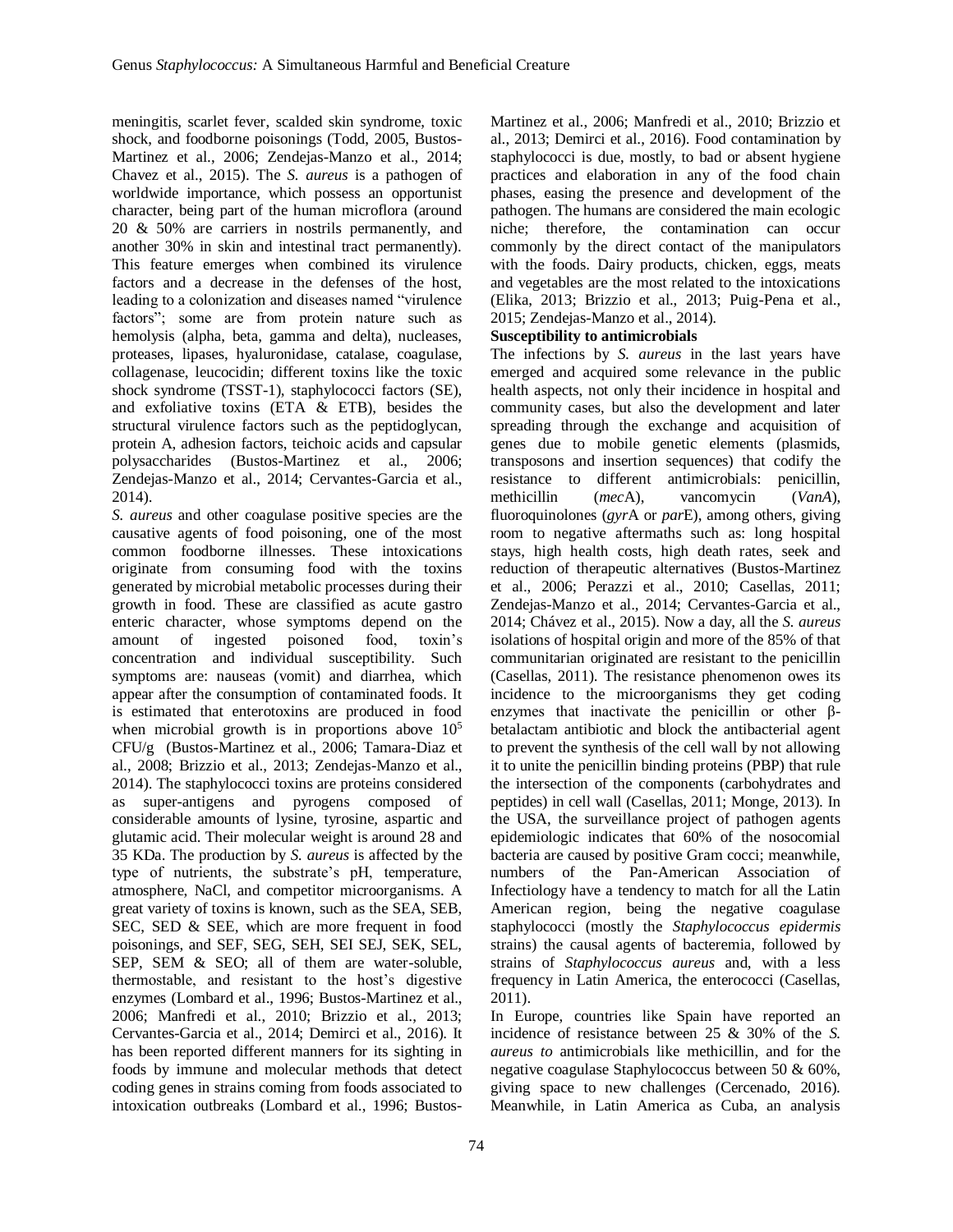carried out by Puig-Pena et al., 2015 to isolated food strains of positive coagulase (89%) and manipulators (11%), demonstrated that the *S. aureus* was the most common isolated bacteria; 56.1% of all the positive coagulase Staphylococcus were resistant to, at least, one of the tested antibiotics. Penicillin (52.9%), erythromycin (30.3%) and the tetracycline (24.4%) represented the highest percentages of resistance. A fifth of the *S. aureus* strains (86.4%) was resistant to the methicillin, 62.9% were multi-resistant. The antimicrobial resistance patterns involved one to five drugs, concluding it exists a high proportion of resistant isolations to the regular drugs; and also, a wide variety of resistance patterns and a high percentage of identified multi-resistant strains, which means a need of promoting the rational use of antibiotics, the implementation of hygiene measures and the prevention against foodborne illnesses, and detailed epidemiological surveys.

**Sanitary regulation and microbiological analysis of foods for the detection and isolation of staphylococci** For the matters of isolation and identification of the *S. aureus* and the detection of toxins in foods, it has been reported several methods involving biochemical tests and special cropping ways for the isolation and identification, among which are the Bennett-Reginald and Lancette-Gayle, 2001 & Bennett-Reginald and Hait-Jennifer, 2011 presented in the Bacteriological Analytical Manual (BAM) in the U.S. Food and Drug Administration (FDA), the ones of the International Organization for Standardization (ISO) ISO 6888 part 1 y 2 under the general title of Microbiology of food and animal feeding stuffs — Horizontal method for the enumeration of coagulase-positive staphylococci (*Staphylococcus aureus* and other species), or the UK Standards for Microbiology Investigations of the department of Public Health of England (PHE, 2014). https://www.gov.uk/uk-standards-for-microbiology-

investigations-smi-quality-and consistency-in-clinicallaboratories. Meanwhile, in Mexico, the official Mexican health regulations, such as the "NOM-210- SSA1-2014" and "NMX-F-310-1978", establish the method of microbiological analysis for the isolation and estimation of *S. aureus* in foods, which involves an isolation through differential and selective culture media and later confirmation through different biochemical tests (figure 1 and table 1); and the Official Norm "NOM-243-SSA1-2010" establishes the method for detection of staphylococci toxins in foods like dairy products and derivatives. In the figure 1, a flowchart for isolation and detection of *S. aureus* in the microbiological lab in foods through the usage of selective cropping along with differential and biochemical confirmation tests. In regard to the regulation for production and food safety referring to *S. aureus* and its toxic metabolites, there are

microbiological specifications around the world about the presence of staphylococcal enterotoxins in several foods. In the European community, the specifications in the regulation (EC)  $178/2002$  of January  $28<sup>th</sup>$ ,  $2002$ established the principles and the general requirements of the food legislation, the European Food Safety Authority (EFSA) is created and procedures are established regarding the food safety; subsequently the regulation (CE) 2073/2005 of the commission of November  $15<sup>th</sup>$ , 2005, mentions that the microbiological criteria applicable to food and the corresponding modifications, such as cheeses, milk powder and whey powder, enterotoxins of staphylococci must not be detectable in 25 g of food. Likewise, some hygiene guidelines are established and must be followed in the manufacturing processes related to the coagulasepositive staphylococcus producers of the intoxications.

In Mexico, the sanitary regulation focused on the staphylococci and toxins for various foods is the Official Mexican Norm "NOM-242-SSA1-2009". Meanwhile, to foods like dairy products, milk formula, combined milk products and derivatives, the provisions, safety specs and testing methods are in the Official Mexican Norm "NOM-243-SSA1-2010". In both cases, the maximum limit allowed is the absence of staphylococci toxins in all the foods. Also, through the Official Mexican Norm "NOM-251-SSA1-2009", the minimum requirements for appropriate hygiene practices were established and they must be applied in the processes of foods, beverages or food supplements and their raw materials, in order to avoid contamination throughout the process.

# **Staphylococci producing biosurfactants**

Biosurfactants (BS) are amphiphilic molecules synthetized mainly by different microorganisms (bacteria, funguses and yeasts), many of them isolated from a wide variety of environments: soil, ocean water, marine sediment and oil fields. These molecules present the capacity of reducing the surface tension and interfacial between two immiscible liquids, increasing the solubility of hydrophobic compounds in aqueous environments (Siñeriz et al., 2001; Satpute et al., 2010; Soberon-Chavez and Maier, 2011; Toribio et al., 2014; Cruz et al., 2014; Becerra-Gutiérrez and Horna-Acevedo, 2016). Bio-surfactants are from amphiphilic nature due to in their structure present a hydrophilic fraction responsible of their grade of solubility that might be constructed by carboxyl groups of fatty acids, phosphate groups, amino acids, peptides (anions or cations), mono- or polysaccharides, and a hydrophobic region, which consists of saturated fatty acids and hydroxylated unsaturated, or ramified and united by ester, amide or glycosidic bonds (Siñeriz et al., 2001; Toribio-Jiménez et al., 2014; Cruz et al., 2014; Becerra-Gutiérrez and Horna-Acevedo, 2016). These compounds are produced, mostly, during the growth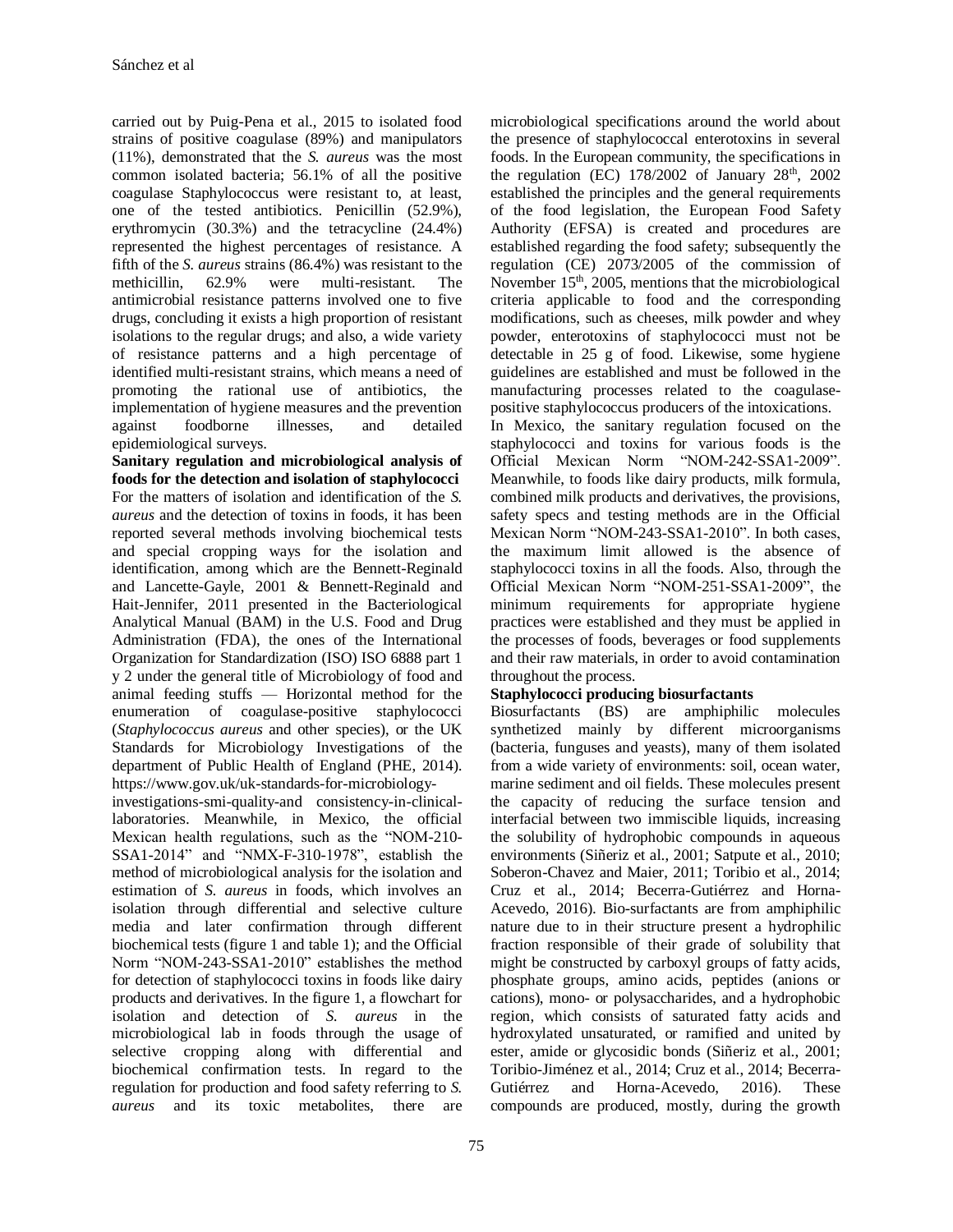

**Fig. 1: Flowchart for isolation and identification of** *S. aureus* **in foods (NOM-210-SSA1-2014).**

**Table 1: Analysis and characteristics of biochemical identification for** *S. aureus* **(NOM-210-SSA1- 2014).**



Positive reaction (+), negative reaction (-)

over water-immiscible substrates and are secreted outside the cell or can be bound to cellular components (Okoliegbe and Agarry, 2012; Cruz et al., 2014; Becerra-Gutiérrez and Horna-Acevedo, 2016). Compared to their synthetic-origin peers, the biosurfactants possess different properties which give them an advantage over the first, like biodegradability, biocompatibility, specificity, foaming, emulsifying and humectant capacity, structural diversity, low toxicity, stability at different temperature conditions, pH and ionic strength, can be produced from organic waste, and show surface and interphase activity (by decreasing the water surface tension and interfacial water/ hexadecane), low critical micellar concentration and biological activity (antimicrobial, antitumor and immunomodulatory) (Siñeriz et al., 2001; Raiger and Lopez, 2009; Okoliegbe and Agarry, 2012; Sánchez et al., 2014; Cruz et al., 2014; Becerra-Gutiérrez and Horna-Acevedo, 2016; Satpute et al., 2017). Nowadays, it exists a growing interest in the substitution of surfactant agents of chemical origin by those of biological origin due to the aforementioned properties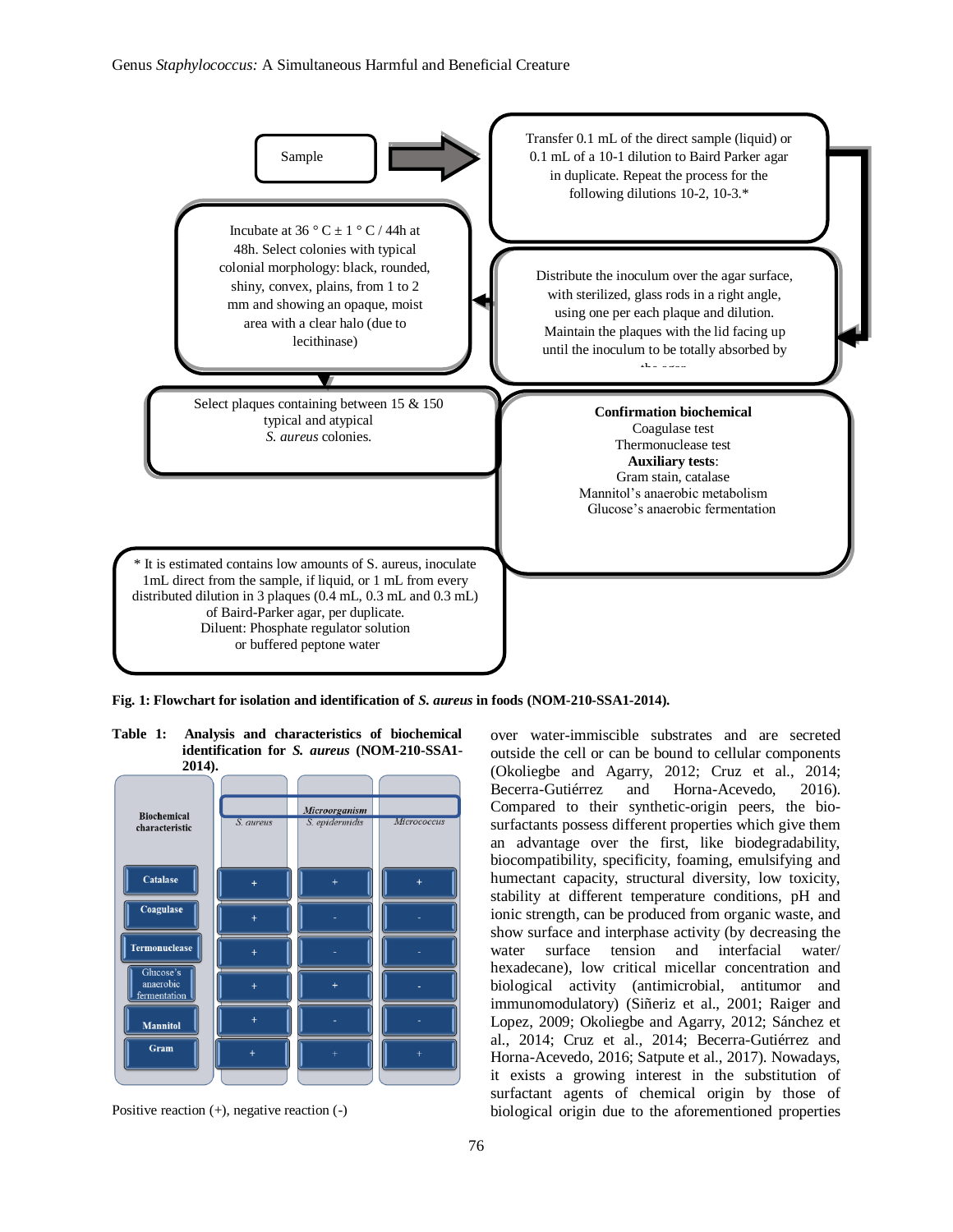(Satpute et al. 2010; Soberon-Chavez and Maier, 2011; Becerra-Gutiérrez and Horna-Acevedo, 2016; Satpute et al., 2017); besides, in the last years it has been reported their potential applications in several industrial areas, such as: agriculture, medicine, oil, foods and environment (Figure 2) (Nitschke and Costa, 2007; Raiger and Lopez, 2009; Satpute et al., 2010; Okoliegbe and Agarry, 2012; Cruz et al., 2014; Sanchez et al., 2014; Becerra-Gutiérrez and Horna-Acevedo, 2016).



**Fig. 2: Applications and industrial areas of the biosurfactants** (Banat et al., 2000; Nitschke and Costa, 2007; Raiger and López, 2009; Ibrahim et al., 2010; Fracchia et al., 2012; Cruz et al., 2014; Banat et al.,2014; Sarubbo et al. 2015).

The physiological activity of the bio-surfactants is not fully understood yet, but it is estimated that its function is to allow the microorganisms to grow onto immiscible substrates of water by reducing the surface tension in the phase's limit, increasing the availability of the substrate for its uptake and metabolism (Okoliegbe and Agarry, 2012). Besides, the bio-surfactants are involved in the mobility and microbial adhesion, so if the producer microorganism is in the interface, these compounds reduce the surface tension and allow the movement in the search for new environments for the growth, reproduction, and colonization. On the other hand, when the producer microorganisms are pathogens, the bio-surfactants act like humectants, or

dispersion agents, in the surface of the host cells; antimicrobial activity is another function in the biosurfactants, considered as a form of competition of the producers in the survival and stability in adverse biological and environmental conditions (Okoliegbe and Agarry, 2012; Sánchez et al., 2014). Biosurfactants can be classified according to several characteristics, from chemical composition, function, microbial origin, or molecular weight (Siñeriz et al., 2001; Raiger and Lopez, 2009; Okoliegbe and Agarry, 2012; Cruz et al., 2014). Based on the molecular weight, they are grouped in: 1. Low molecular weight bio-surfactants that include glycolipids (rhamnolipids, trehalose lipids, sophorolipids, fructose lipids, cellobiose lipids and mannosylerythritol lipids); these are the most studied due to their great performance in production and cost. Other types are the lipo-peptides (surfactin, polymyxin and gramicidin), modified amino acids and fatty acids, showing good efficiency in the decrease of the surface and interfacial tension; and 2. High molecular weight bio-surfactants, which are extracellular polymers, defined as bio-emulsifiers including polysaccharides, lipo-polysaccharides, lipo-proteins, or complex mixtures of the aforementioned, being stabilizers of water-oil emulsions (Table 2) (Morita et al., 2007; Raiger and Lopez, 2009; Okoliegbe and Agarry, 2012; Cruz et al., 2014).

Bio-surfactants show a structural diversity in their hydrophobic and hydrophilic parts; therefore, the understanding of the biosynthesis and regulation mechanisms is necessary. It has been established, for the biosynthesis, four possible mechanisms, which are:

- a. The hydrophilic and hydrophobic parts are synthesized *de novo*
- b. The hydrophilic is synthesized *de novo* and the substrate induces the hydrophobic fraction.
- c. The synthesis of the hydrophilic fraction depends on the substrate; meanwhile the hydrophobic fraction is synthesized *de novo*.
- d. The synthesis of both structures depends on the source of carbon used (Siñeriz et al., 2001).

On the other hand, it has been reported that several factors affect the production, proportion and composition of bio-surfactants. Those factors are the carbon's source which can be divided into three types: carbohydrates, vegetal oils and hydrocarbons, that can be used either individually or combined; another one is the source of nitrogen needed as a compound of proteins during the cell growth in the forms of inorganic ammonium salts, yeast, meat extract, malt or urea; some researchers have pointed that some producer strains can generate an overproduction and changes in the bio-surfactants' composition when under limited nitrogen conditions, likewise the generation of those molecules often occurs during the growth's stationary phase. Finally, the environmental factors have been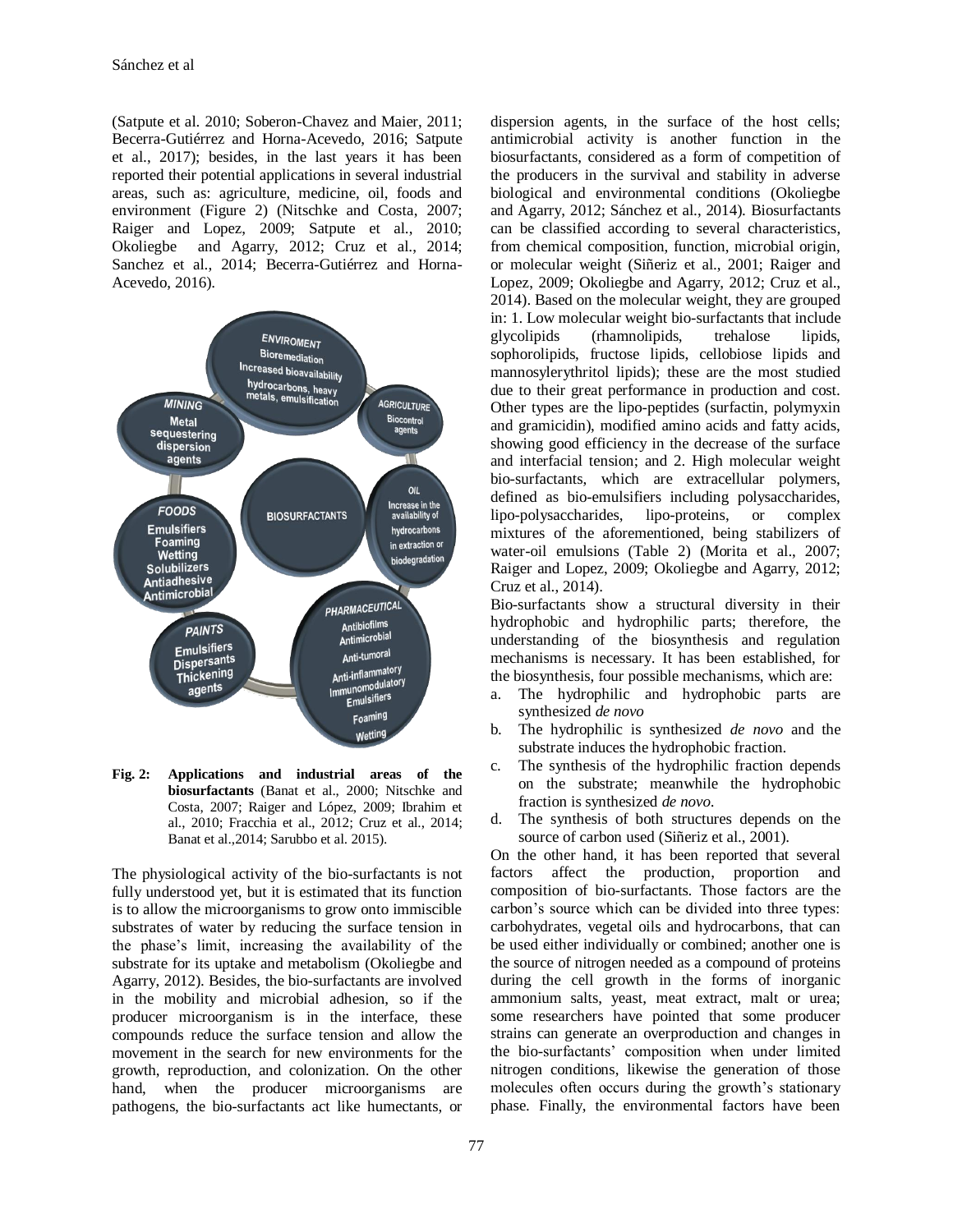|                     | Type of<br>biosurfactants<br>according to the | <b>Biosurfactants</b>   | Producer microorganism                                                                                                                               |
|---------------------|-----------------------------------------------|-------------------------|------------------------------------------------------------------------------------------------------------------------------------------------------|
| composition         |                                               |                         |                                                                                                                                                      |
| Low                 | Glycolipids                                   | Rhamnolipids            | Pseudomonas sp., Serratia rubidaea                                                                                                                   |
| molecular<br>weight |                                               | Mannosylerythritol      | Candida antartica                                                                                                                                    |
|                     |                                               | lipids                  | Ustilago maydis                                                                                                                                      |
|                     |                                               | Trehalose lipids        | Rhodococcus sp., Arthrobacter sp., Rhodococcus spp., Nocardia<br>spp., Corynebacterium spp., Tsukamurella spp., Gordonia spp.,<br>Mycobacterium spp. |
|                     |                                               | Sophorolipids           | Candida batistae, Candida lypolytica, Candida bombicola,<br>Candida bogoriensis, Wickerhaminella domercqiae                                          |
|                     |                                               | Liposomes of cellobiose | Ustilago maydis                                                                                                                                      |
|                     | Fatty acids,                                  | Corinomicolic acid      | Corynebacterium lepus, Corynebacterium insidibasseosum,                                                                                              |
|                     | Phospholipids                                 |                         | Penicillium spiculisporum, Arthrobacter paraffineus                                                                                                  |
|                     | and                                           | Phospholipids           | Thiobacillus thiooxidans                                                                                                                             |
|                     | Neutral lipids                                | Neutral lipids          | Nocardia erythropolis                                                                                                                                |
|                     | Lipopeptides                                  | Surfactin               | Bacillus subtilis, Bacillus pumilus A Serratia marcescens                                                                                            |
|                     |                                               | Serrawettin             | Pseudomonas fluorescens                                                                                                                              |
|                     |                                               | Viscosin                | <b>Bacillus</b> brevis                                                                                                                               |
|                     |                                               | Gramicidin              | Bacillus polymyxia                                                                                                                                   |
|                     |                                               | Polymyxin               |                                                                                                                                                      |
| High                | Polymeric                                     | Emulsan                 | Acinetobacter calcoaceticus                                                                                                                          |
| molecular           |                                               | Biodispersan            | Acinetobacter calcoaceticus                                                                                                                          |
| weight              |                                               | Liposan                 | Candida lipolytica                                                                                                                                   |
|                     |                                               | Mannanprotein           | Saccharomyces cerevisiae                                                                                                                             |
|                     |                                               | Alasan                  | Acinetobacter radioresistens                                                                                                                         |

**Table 2: Biosurfactants (BS) produced by diverse microorganisms and classification.**

Nitschke and Costa, 2007; Rhaman and Gakpe, 2008; Raiger and López, 2009; Soberon-Chavez and Maier, 2011; Fracchia et al., 2012; Cruz 2014; Sarubbo et al., 2015; Becerra-Gutiérrez and Horna-Acevedo, 2016

reported exerting an effect in the bio-surfactants' production through growth, and cell activity like pH, temperature, agitation, concentration of metallic ions and oxygen availability (Gautam and Tyagi, 2006; Rahman and Gakpe, 2008; Saharan et al., 2011).

Nowadays, before the great biotechnological potential of the bio-surfactants, researches around the world are being carried out searching for producer strains and biosurfactants' identifiers. The bio-prospection of producer microorganisms can be done using different methods like: hemolysis of erythrocytes, aximetric drop shape analysis (ADSA), cell surface hydrophobicity, drop collapse, oil spread, tilted glass slide, blue agar plate method, emulsification activity, agar plate method and direct colony chromatographic (TLC) technique. Meanwhile, the extraction, purification and characterization can range from the conventional ones to the most sophisticated, depending on the characteristics of the surfactant to obtain. The methods are: solvent extractions (ethanol, acetone, among others), acid precipitation, filtration, centrifugation, ion exchange, adsorption–desorption, Thin Layer Chromatography (TLC), High Pressure Liquid Chromatography (HPLC), Sodium Dodecyl Sulphate-Polyacrylamide Gel Electrophoresis (SDS-PAGE), Gas Chromatography and Mass Spectroscopy (GC-MS), Infrared Spectroscopy (IR), Nuclear Magnetic

Resonance (NMR), Fast Atom Bombardment- Mass Spectroscopy (FAB–MS), microscopic techniques, Transmission Electron Microscopy (TEM), Cryo-TEM, Scanning Electron Microscopy (SEM), Atomic Force Microscopy (AFM) (Satpute et al. 2010).

#### **Production of biosurfactants by species of the genus**  *Staphylococcus spp.*

The genus *Staphylococcus* spp. is generally known for its pathogenic character in humans and animals, but it is also known of some species that are considered as commensals. On the other hand, there is little information on the isolation of staphylococcus strains from both the clinical environment and from different natural environments producing secondary added-value metabolites and biotechnology versatility such as biosurfactants (Eddouaouda et al., 2012; Mani et al., 2016; Rossi et al., 2016).

The following will present in general only some of the research done by various authors around the world that have demonstrated the isolation of strains of the *Staphylococcus spp.,* from different environments with the capacity to produce bio-surfactants which, as already mentioned, have multiple properties with biotechnological potential to be used in different industrial areas.

Eddouaouda et al., 2012 studied the production of a BS of lipo-peptidic nature produced by the *Staphylococcus*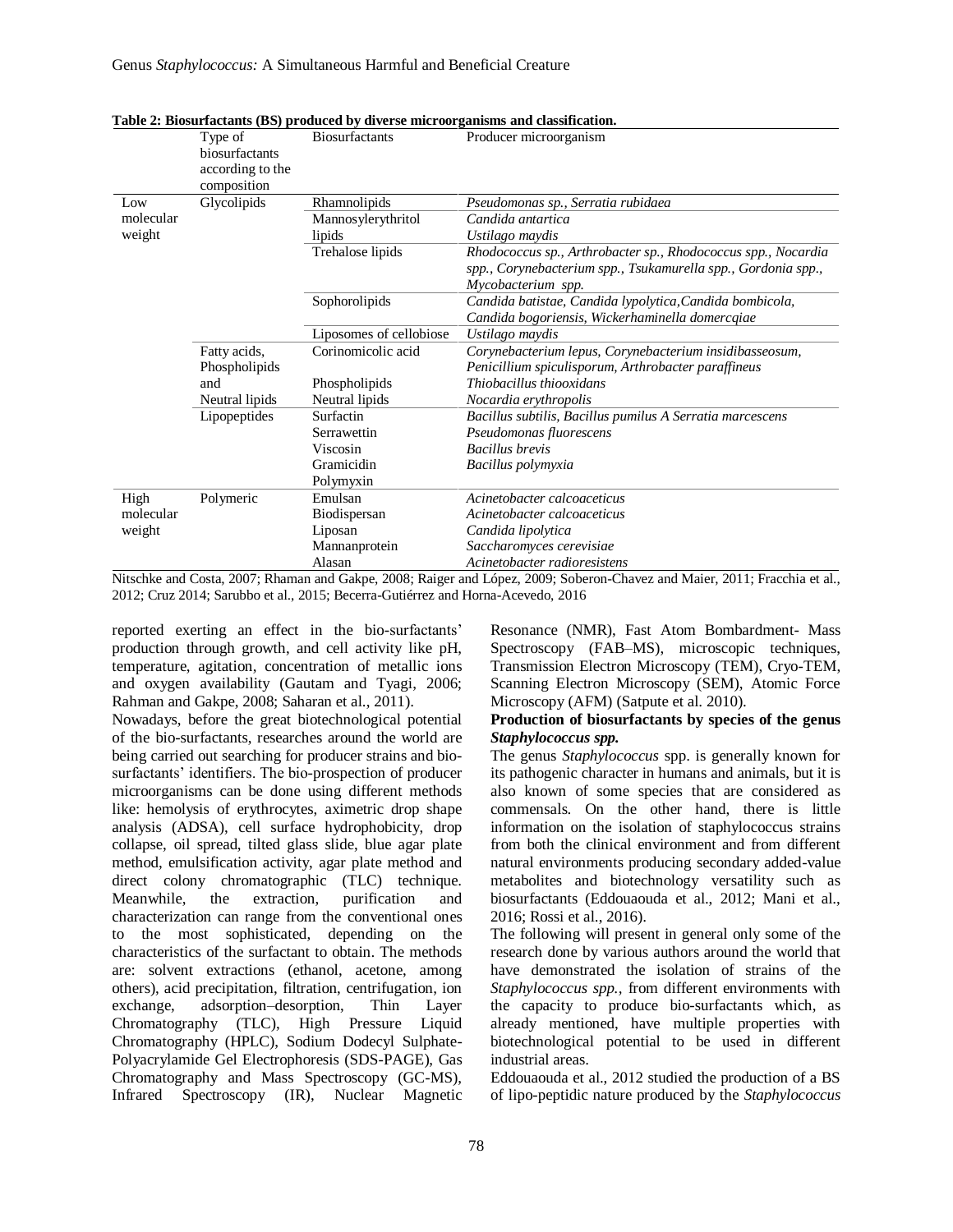*spp.* 1E strain isolated from soil contaminated with crude oil in Algeria; this, by using separate sources of 1% carbon as separate fuels, crude oil, hexadecane and olive oil being the latter the best source of carbon for the generation of BS. In addition, the generated BS presented antimicrobial capacity against *Staphylococcus aureus, Escherichia coli, Pseudomonas aeruginosa* and *Bacillus subtilis* and solubilizing capacity (phenanthrene / water). Meanwhile, Hamed et al., 2012 mention that seawater is a specific medium to harbor complex bacterial communities adapted to adverse conditions, as well as the search for biosurfactant producing strains using four different methods (Blue agar plate method, blood agar lysis, collapsed test and emulsification index). The investigator reported the isolation of several microbial strains of seawater biofilms formed in the pipelines of a refinery of Bizerte, Tunisia, which are used in the refrigeration of petroleum products after the extraction process at high temperatures (50 °C) and saline conditions  $(35g / L)$ . The genera identified in the biofilm collected were *Staphylococcus, Bacillus, Micrococcus, Aeromonas, Pseudomonas, Photobacter, Chrysomonas* and *Neisseria*, where the genus *Staphylococcus* in species such as *aureus, saprophyticus,* and *epidermidis* were cataloged as producers of bio-surfactants as adhesion function substances according to the results of the preliminary study. In both studies carried out by these researchers in 2012 they conclude that these compounds are attributed a potential application in the environmental area in bioremediation processes of sites contaminated with hydrocarbons or in MEOR as well as in the biomedical area as antimicrobials subject to the need to carry out thorough biochemical and molecular studies for the identification and characterization of these compounds. On the other hand, San Keskin et al., 2015 found that *Staphylococcus xylosus* STF1 isolated from oil contaminated soils in Ankara, Turkey, being capable of producing a bio-surfactant of lipo-peptidic nature when growing in a medium supplemented with motor oil as the only source (xylene, diesel, kerosene, naphthalene, anthracene, among others) as well as antimicrobial properties against pathogens such as *P. aeruginosa, K. pneumonia, E. coli* and bacteria of the same genus as *S. aureus*. Concluding that more research is needed to find practical and economic ways such as hyper productive strains, economic substrates, to produce in higher proportion and quality these natural microbial products with those of synthetic products toxic to the environment. Rossi et al., 2016 reported the isolation of strains of *S. haemolyticus* in patients from the Naval Hospital in Rio de Janeiro, Brazil. This microorganism is considered a commensal microorganism and opportunistic pathogen of humans. However, the researcher mentioned this bacterium presented the

ability to produce BS which inhibited the cell growth and biofilm formation of human bacterial pathogens, in addition to having synergistic effects with tetracycline due to the increase of the cellular permeability of BS in bacteria. He concluded that the production of biosurfactant by *S. haemolyticus* can be an important means for competition, survival and biofilm formation by the bacterium, besides a virulence factor that needs more detailed studies together with the inherent interest of the biotechnological potential presented by these compounds. Nwachi et al., 2016 performed an analysis of isolation and production of bio-surfactants by microorganisms from contaminated hydrocarbon soils in the Abakaliki, metropoli of Ebonyi, Nigeria, using different methods including oil spreading test, emulsification test and blood hemolysis test, in addition to its cultivation in medium supplemented with 2% glucose as a source of carbon and energy. He reported the isolation of six producing strains including *Staphylococcus spp.* strains, which had a 50% paraffin oil emulsification index. He concluded that, although the study was carried out on a small scale, biosurfactants can be produced in greater proportion, with potential application in the oil industry, as well as in the bioremediation of sites contaminated with oil. Mani et al., 2016 reported the isolation of the *Staphylococcus saprophyticus* SBPS 15 strain from coastal contaminated petroleum sites in Puducherry, India, and is also a producer of bio-surfactants of a glycolipid nature. The BS mentioned by the author presented properties of surface activity, temperature and pH stability as well as antimicrobial properties towards human pathogens (*V. cholerae, E. coli, K. pneumonie, P. aeruginosa, Candida albicans, S. paratyphi, C. Neoformans,* among others) evidencing its potential application in the field of biomedical sciences.

# **Final comments**

The genus *Staphylococcus spp. i*s commonly known, and related, for its pathogenic character in aspects of human and animal health. On the other hand, as previously mentioned, the isolation from different natural environments of species of the genus are capable of producing compounds with functional and biological properties, such as BS, which may open another utilitarian approach to this genus for its potential application in areas such as environmental and biomedical when used in bioremediation processes and as antimicrobial agents (Why not supporting to control the incidence of antimicrobial resistance by different microorganisms? It has been considered several years ago a global health problem). Knowledge of the metabolic diversity of microorganisms can not only focus on the negative character, but also find the beneficial side this from the production of value-added molecules such as bio-surfactants. However, in the field of the generation of BS of microbial origin, including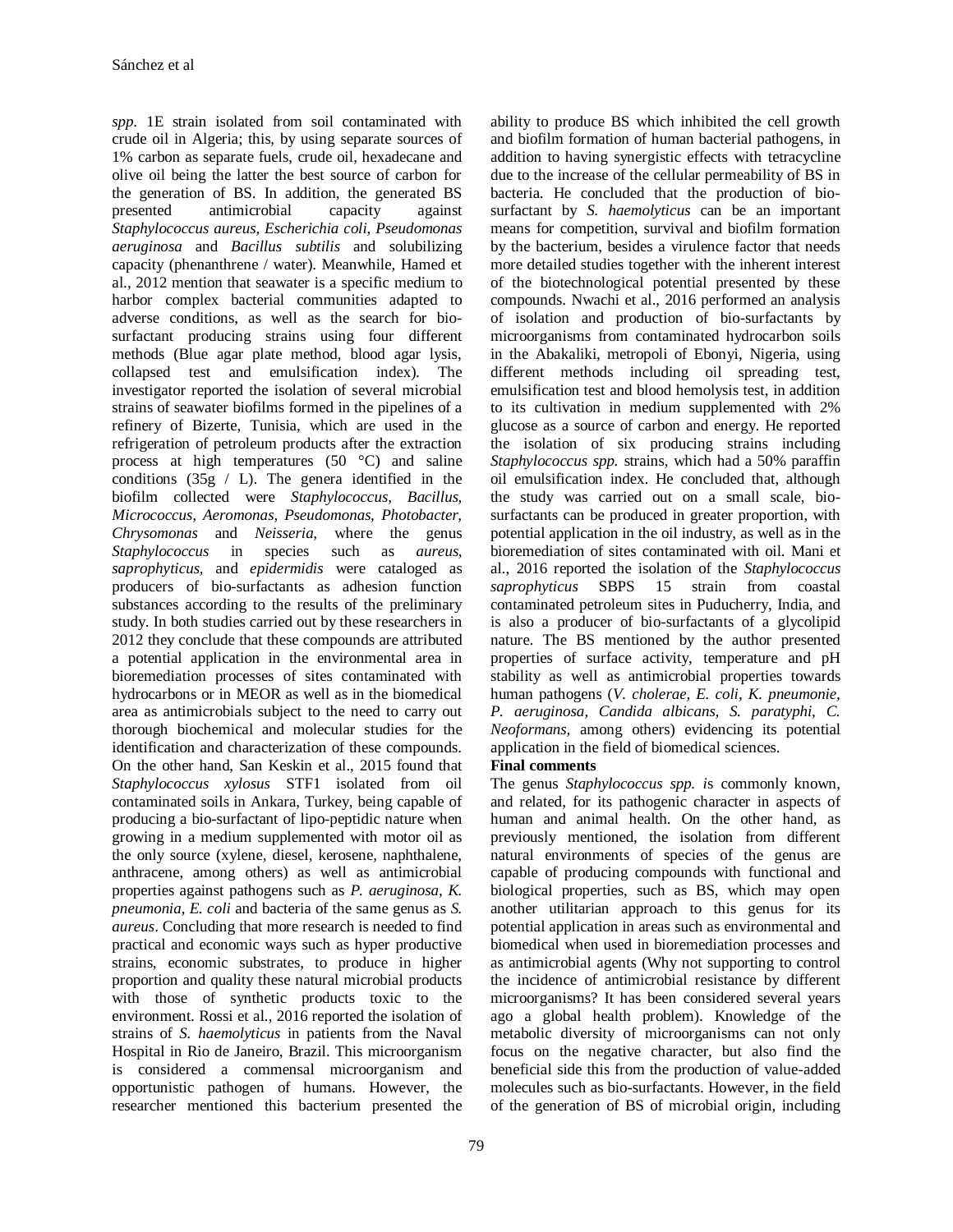those produced by staphylococci. There are still different limitations that, despite the structural diversity, reported physical and biological properties, are not widely used in various industrial areas due to deeper studies for a greater knowledge in the biosynthesis routes, physicochemical and biological properties, search and selection of producing and highly producing microorganisms are needed, as well as the optimization of production processes and their largescale extrapolation.

# **Authors' contributions**

ADJCS conceived idea, designed, organized project, wrote and revised the manuscript. MDR, RGB and AS wrote and revised the manuscript. All the authors read and approved the final manuscript.

### **REFERENCES**

- Banat IM, MAD De Rienzo and GA Quinn, 2014. Microbial biofilms: biosurfactants as antibiofilm agents. Applied Microbiology and Biotechnology, 98: 9915-9929.
- Banat IM, RS Makkar and SS Cameotra, 2000. Potential commercial applications of microbial surfactants. Applied Microbiology and Biotechnology, 53: 495-508.
- Becerra-Gutierrez LK and Horna-Acevedo MV, 2016. Isolation of biosurfactant producing microorganisms and lipases from wastewaters from slaughterhouses and soils contaminated with hydrocarbons. Scientia Agropecuaria, 7: 23-31.
- Bennett-Reginald W and M Hait-Jennifer, 2011. Staphylococcal Enterotoxins: Micro-slide Double Diffusion and ELISA-based Methods. Bacteriological Analytical Manual. Chapter 13A. U.S. Food and Drug Administration. [https://www.fda.gov/Food/FoodScienceResear](https://www.fda.gov/Food/FoodScienceResearch/LaboratoryMethods/ucm073674.htm) [ch/LaboratoryMethods/ucm073674.htm.](https://www.fda.gov/Food/FoodScienceResearch/LaboratoryMethods/ucm073674.htm)
- Bennett-Reginald W and Lancette-Gayle A, 2001. *Staphylococcus aureus*. Bacteriological Analytical Manual. Chapter 12. U.S. Food and Drug Administration. [https://www.fda.gov/](https://www.fda.gov/Food/FoodScienceResearch/LaboratoryMethods/ucm071429.htm) [Food/FoodScienceResearch/LaboratoryMetho](https://www.fda.gov/Food/FoodScienceResearch/LaboratoryMethods/ucm071429.htm) [ds/ucm071429.htm](https://www.fda.gov/Food/FoodScienceResearch/LaboratoryMethods/ucm071429.htm)
- Brizzio AA, FA Tedeschi and FE Zalazar, 2013. Estrategia de PCR múltiple para la caracterización molecular simultánea de Staphylococcus aureus y enterotoxinas estafilocócicas en aislamientos de brotes de origen alimentario. Biomédica, 33: 122-127.
- Bustos-Martínez JA, A Hamdan-Partida, M Gutiérrez-Cárdenas, 2006. *Staphylococcus aureus*: La reemergencia de un patógeno en la comunidad. Revista Biomedica, 17: 287-305.
- Casellas JM, 2011. Antibacterial drug resistance in Latin America: consequences for infectious disease control. Rev Panam Salud Pública, 30: 519-528.
- Cercenado E, 2016. Epidemiology of the infection by resistant gram-positive microorganisms. Revista española de quimioterapia: publicación oficial de la Sociedad Española de Quimioterapia, 29: 6-9.
- Cervantes-García E, R García-González and PM Salazar-Schettino, 2014. Características generales del Staphylococcus aureus. Revista latinoamericana de patología clínica y medicina de laboratorio, 61: 28-40.
- Chávez M, NC Erazo, DA Reina and M Esparza, 2015. Métodos de tipificación y epidemiología molecular de *Staphylococcus aureus* con resistencia a la meticilina. Revista Biosalud, 14: 81-90.
- Cruz NLDR, E Sánchez-Salinas and ML Ortiz-Hernández, 2014. Biosurfactantes y su papel en la biorremediación de suelos contaminados con plaguicidas. Revista Latinoamericana de Biotecnología Ambiental y Algal, 4: 1-21.
- Demirci M, F Tombul, A Yiğin, and SK Altun, 2016. Investigation of *Staphylococcus aureus* enterotoxins A to E via real-time PCR from various food samples in Turkey. Pakistan Veterinary Journal, 37: 100-104.
- Eddouaouda K, S Mnif, A Badis, SB Younes, S Cherif, S Ferhat and S Sayadi, 2012. Characterization of a novel biosurfactant produced by Staphylococcus sp. strain 1E with potential application on hydrocarbon bioremediation. Journal of Basic Microbiology, 52: 408-418.
- ELIKA, 2013. Staphylococcus aureus. Fundación vasca para la seguridad agroalimentaria. [http://www.elika.net/datos/pdfs\\_agrupados/Do](http://www.elika.net/datos/pdfs_agrupados/Documento95/7.Staphylococcus.pdf) [cumento95/7.Staphylococcus.pdf.](http://www.elika.net/datos/pdfs_agrupados/Documento95/7.Staphylococcus.pdf)
- Félix-Fuentes A, ON Campas-Baypoli, and M Meza-Montenegro, 2005. Calidad sanitaria de alimentos disponibles al público de ciudad Obregón, Sonora, México. Revista de Salud Pública y Nutrición RESPYN, 6: 1-14.
- Flores TG and RAR Herrera, 2005. Enfermedades transmitidas por alimentos y PCR: prevención y diagnóstico. Salud Pública de México, 47: 388-390.
- Fracchia L, IM Banat, MG Martinotti and M Cavallo, 2012. Biosurfactants and bioemulsifiers biomedical and related applications-present status and future potentials, INTECH Open Access Publisher, UK, pp: 325-370.
- García-Huidobro D, M Carreño, S Alcayaga and J Ulloa, 2012. Clinical and epidemiological description of severe outbreak of foodborne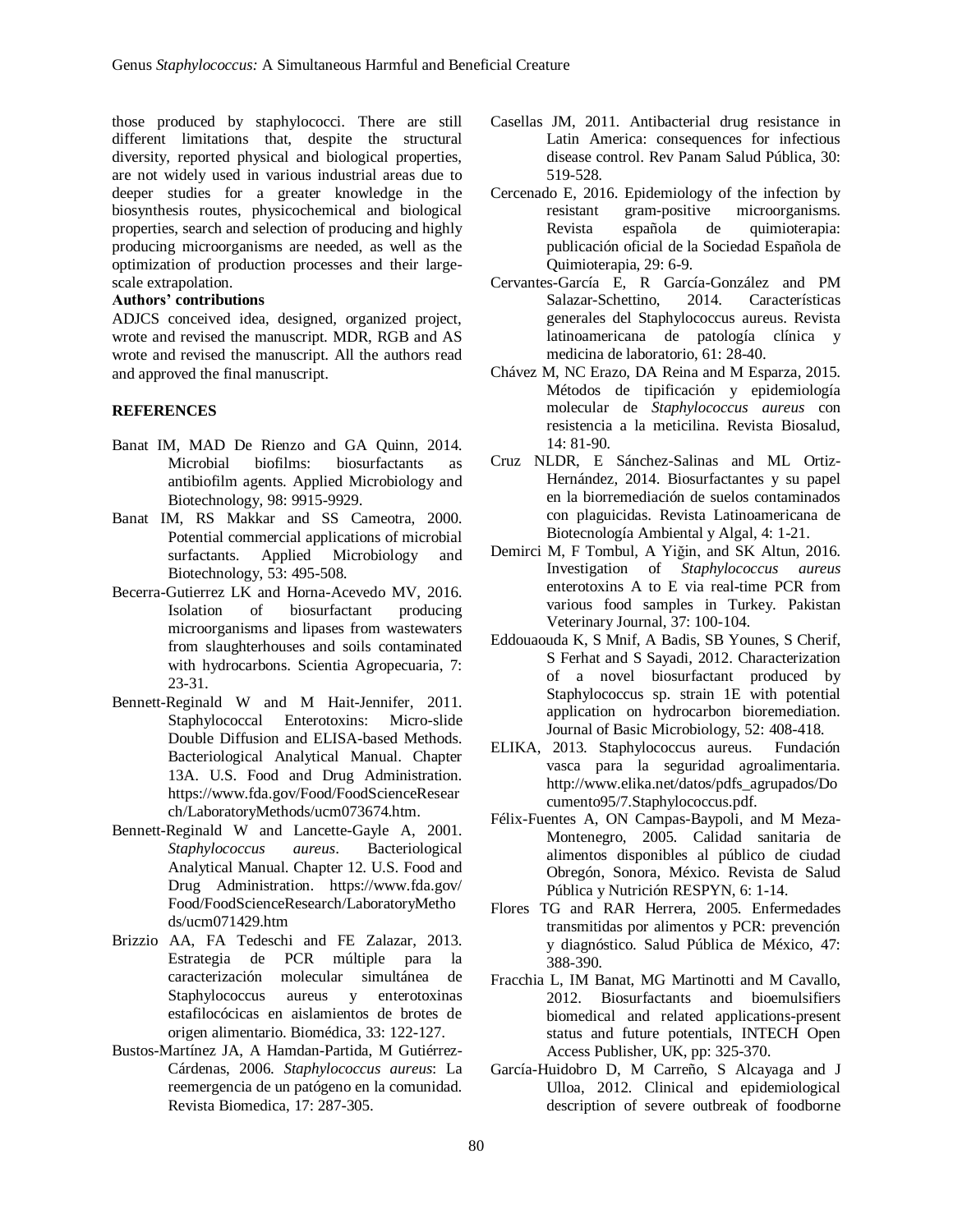infection by Salmonella Enteritidis. Revista Chilena de Infectología, 29: 132-137.

- Gautam KK and VK Tyagi, 2006. Microbial surfactants: A review. Journal of Oleo science, 55: 155-166.
- Hamed SB, L Smii, A Ghram and A Maaroufi, 2012. Screening of potential biosurfactant-producing bacteria isolated from seawater biofilm. African Journal of Biotechnology, 11: 14153- 14158.
- Ibrahim MB, A Franzetti, I Gandolfi, G Bestetti, GM Martinotti, L Fracchia, TJ Smyth and R Marchant, 2010. Microbial biosurfactants production, applications and future potential. Applied Microbiology and Biotechnology, 87: 427–444.
- ISO 6888:1999. Microbiology of food and animal feeding stuffs-Horizontal method for the enumeration of coagulase-positive staphylococci (Staphylococcus aureus and other species)-Part 1: Technique using Baird-Parker agar medium. Part 2: Technique using rabbit plasma fibrinogen agar medium.
- Lombard AB, LM de la Garza and CL Ortiz, 1996. Importancia de la detección de enterotoxinas estafilocócicas. Revista Cubana de Alimentación y Nutrición, 10: 2.
- López-Aday D, E Rivero-Álvarez, A Martínez-Torres, and M Alegret-Rodríguez, 2013. Foodborne diseases in Villa Clara. Revista Cubana de Higiene y Epidemiología, 51: 203-213.
- Manfredi EA, GA Leotta and M Rivas, 2010. PCR múltiple para la detección de los genes sea, seb, sec, sed y see de Staphylococcus aureus: Caracterización de aislamientos de origen alimentario. Revista Argentina de Microbiología, 42: 212-215.
- Mani P, G Dineshkumar, T Jayaseelan, K Deepalakshmi, CG Kumar and SS Balan, 2016. Antimicrobial activities of a promising glycolipid biosurfactant from a novel marine *Staphylococcus saprophyticus* SBPS 15. 3 Biotech, 6: 163.
- Monge KMM, 2013. Carbapenemicos: tipos y mecanismos de resistencia bacterianos. Revista Médica de Costa Rica Y Centroamerica, 70: 599-605.
- Morita T, M Konishi, T Fukuoka, T Imura and D Kitamoto, 2007. Microbial conversion of glycerol into glycolipid biosurfactants, mannosylerythritol lipids, by a basidiomycete yeast, *Pseudozyma antarctica* JCM 10317 T. Journal of Bioscience and Bioengineering, 104: 78-81.
- Muñoz AI, M Vargas, L Otero, G Díaz, and V Guzmán, 2011. Presencia de Listeria monocytogenes en

alimentos listos para el consumo, procedentes de plazas de mercado y delicatessen de supermercados de cadena, Bogotá, DC, 2002- 2008. Biomédica, 31: 428-439.

- Nitschke M and SGVAO Costa, 2007. Biosurfactants in food industry. Trends in Food Science and Technology, 18: 252-259.
- NMX-F-310-1978. Determinación de cuenta de Staphylococcus aureus coagulasa positiva, en alimentos. method of test for count of staphylococcus aureus in food. Normas mexicanas. Dirección general de normas. [http://www.economia-noms.gob.mx/noms/](http://www.economia-noms.gob.mx/noms/inicio.do) [inicio.do.](http://www.economia-noms.gob.mx/noms/inicio.do)
- NOM-210-SSA1-2014 (NORMA Oficial Mexicana), Productos y servicios. Métodos de prueba microbiológicos. Determinación de microorganismos indicadores. Determinación de microorganismos patógenos. [http://www.](http://www.economia-noms.gob.mx/noms/detalleXNormaAction.do) [economia-noms.gob.mx/noms/](http://www.economia-noms.gob.mx/noms/detalleXNormaAction.do) detalleXNorma [Action.do.](http://www.economia-noms.gob.mx/noms/detalleXNormaAction.do)
- NOM-242-SSA1-2009 (NORMA Oficial Mexicana), Productos y servicios. Productos de la pesca frescos, refrigerados, congelados y procesados. Especificaciones sanitarias y métodos de prueba. http://www.economia-noms.gob.mx/ noms/detalleXNormaAction.do.
- NOM-243-SSA1-2010 (NORMA Oficial Mexicana), Productos y servicios. Leche, fórmula láctea, producto lácteo combinado y derivados lácteos. Disposiciones y especificaciones sanitarias. Métodos de prueba. http://www. economia-noms.gob.mx/noms/detalleXNorma Action.do.
- NOM-251-SSA1-2009 (NORMA Oficial Mexicana), Prácticas de higiene para el proceso de alimentos, bebidas o suplementos alimenticios. http://www.economia-noms.gob.mx/noms/deta lleXNormaAction.do.
- Nwachi AC, CC Onochie, IR Iroha, VM Agah, BN Agumah, IB Moses and DO Ogbeja, 2016. Extraction of Biosurfactants Produced from Bacteria Isolated from Waste-Oil Contaminated Soil in Abakaliki Metropolis, Ebonyi State. Journal of Biotechnology Research, 2: 24-30.
- Okoliegbe IN and OO Agarry, 2012. Application of microbial surfactant (a review). Scholarly Journals of Biotechnology, 1: 15-23.
- Olea A, J Díaz, R Fuentes, A Vaquero, and M García, 2012. Foodborne disease outbreaks surveillance in Chile. Revista Chilena de Infectología, 29: 504-510.
- Perazzi B, M Camacho, K Bombicino, Z Flores, C Vay, and A Famiglietti, 2010. *Staphylococcus aureus*: nuevos y antiguos antimicrobianos.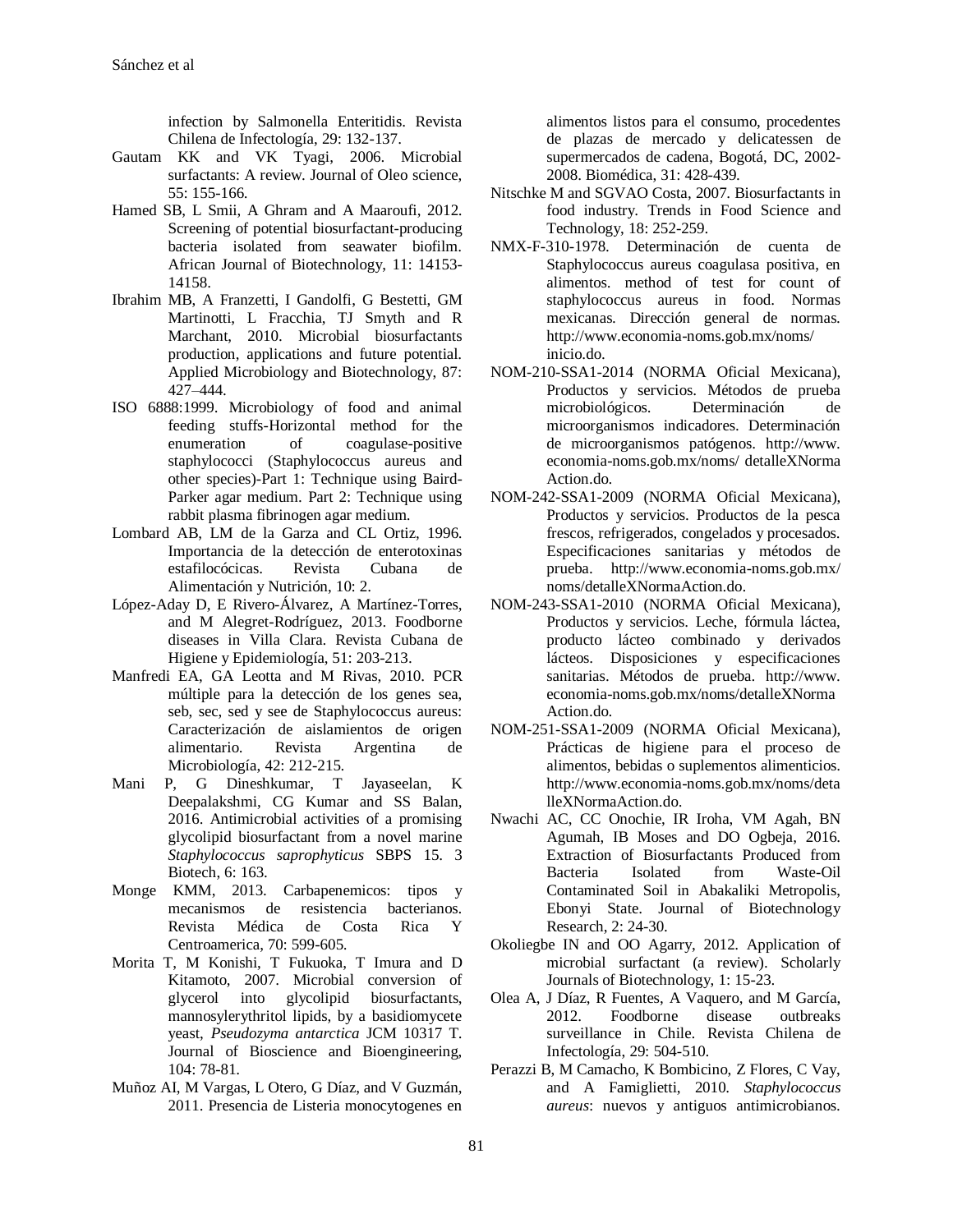Revista Argentina de Microbiología, 42: 199- 202.

- PHE (Public Health England), 2014. Identification of Staphylococcus species, Micrococcus species and Rothia species. UK Standards for Microbiology Investigations. ID 7 Issue 3. [https://www.gov.uk/uk-standards-for](https://www.gov.uk/uk-standards-for-microbiology-investigations-smi-quality-and-consistency-in-clinical-laboratories)[microbiology-investigations-smi-quality-and](https://www.gov.uk/uk-standards-for-microbiology-investigations-smi-quality-and-consistency-in-clinical-laboratories)[consistency-in-clinical-laboratories.](https://www.gov.uk/uk-standards-for-microbiology-investigations-smi-quality-and-consistency-in-clinical-laboratories)
- Prado V, V Solari, IM Álvarez, C Arellano, R Vidal, M Carreño, and V Muñoz, 2002. Situación epidemiológica de las enfermedades transmitidas por alimentos en Santiago de Chile: Período 1999-2000. Revista Médica de Chile, 130: 495-501.
- Predari CS, 2007. Estafilococcos coagulasa negativos: el enemigo silente. Revista Argentina de microbiología, 39: 1-3.
- Puig-Peña Y, M Espino Hernández, V Leyva Castillo, N Apórtela López, Y Pérez Muñoz, and P Soto Rodríguez, 2015. Resistencia antimicrobiana en cepas de estafilococos coagulasa positiva aisladas en alimentos y manipuladores. Revista Cubana de Alimentación y Nutrición, 25: 245- 260.
- Rahman PK and E Gakpe, 2008. Production, characterisation and applications of biosurfactants-Review. Biotechnology, 7: 360- 370.
- Raiger IILJ and NI López, 2009. Los biosurfactantes y la industria petrolera. Química Viva, 8: 146-152.
- Reglamento (CE) No 2073/2005 de la comisión de las comunidades europeas de 15 de noviembre de 2005. Relativo a los criterios microbiológicos aplicables a los productos alimenticios. [http://eurlex.europa.eu/LexUriServ/LexUriSer](http://eurlex.europa.eu/LexUriServ/LexUriServ.do?uri=CONSLEG:2005R2073:20100519:ES:PDF) [v.do?uri=CONSLEG:2005R2073:20100519:E](http://eurlex.europa.eu/LexUriServ/LexUriServ.do?uri=CONSLEG:2005R2073:20100519:ES:PDF) [S:PDF.](http://eurlex.europa.eu/LexUriServ/LexUriServ.do?uri=CONSLEG:2005R2073:20100519:ES:PDF)
- Reglamento (CE) No 178/2002 del parlamento europeo y del consejo de la unión europea de 28 de enero de 2002. [http://eurlex.europa.eu/LexUri](http://eurlex.europa.eu/LexUriServ/LexUriServ.do?uri=OJ:L:2002:031:0001:0024:ES:PDF) [Serv/LexUriServ.do?uri=OJ:L:2002:031:0001:](http://eurlex.europa.eu/LexUriServ/LexUriServ.do?uri=OJ:L:2002:031:0001:0024:ES:PDF) [0024:ES:PDF.](http://eurlex.europa.eu/LexUriServ/LexUriServ.do?uri=OJ:L:2002:031:0001:0024:ES:PDF)
- Romero-Cabello R, 2007. Microbiología y parasitología humana, bases etiológicas de las enfermedades infecciosas y parasitarias. 3ra edición. Editorial Medica Panamericana, México.
- Rossi CC, JF Santos‐Gandelman, EM Barros, VM Alvarez, MS Laport and M Giambiagi‐de Marval, 2016. *Staphylococcus haemolyticus* as a potential producer of biosurfactants with antimicrobial, anti‐adhesive and synergistic properties. Letters in Applied Microbiology, 63: 215-221.
- Saharan BS, RK Sahu and D Sharma, 2011. A review on biosurfactants: fermentation, current

developments and perspectives. Genetic Engineering and Biotechnology Journal, 1: 1- 14.

- San Keskin NO, D Han, AD Ozkan, P Angun, OCO Umu and T Tekinay, 2015. Production and structural characterization of biosurfactant produced by newly isolated Staphylococcus xylosus STF1 from petroleum contaminated soil. Journal of Petroleum Science and Engineering, 133: 689-694.
- Sanchez ADJC, IGT Torres, MEJ y Flores, 2014. Surfactantes biológicos con aplicación potencial en tecnología de alimentos: una revisión. Biológicas Revista de la DES Ciencias Biológico Agropecuarias Universidad Michoacana de San Nicolás de Hidalgo, 15: 16-23.
- Sarubbo LA, RB Rocha Jr, JM Luna, RD Rufino, VA Santos, and IM Banat, 2015. Some aspects of heavy metals contamination remediation and role of biosurfactants. Chemistry and Ecology, 31: 707-723.
- Satpute SK, AG Banpurkar, PK Dhakephalkar, IM Banat and BA Chopade, 2010. Methods for investigating biosurfactants and bioemulsifiers: a review. Critical Reviews in Biotechnology, 30: 127-144.
- Satpute SK, GA Płaza and AG Banpurkar, 2017. Biosurfactants' production from renewable natural resources: example of innovative and smart technology in circular bioeconomy. Management Systems in Production Engineering, 25: 46-54.
- Sineriz F, RK Hommel, and HP Kleber, 2001. Production of biosurfactants. Encyclopedia of Life Support Systems, Biotechnology, 5. [https://pdfs.semanticscholar.org/60a5/2cd622f](https://pdfs.semanticscholar.org/60a5/2cd622fbf4c3f943e5e43bdadea63edd1136.pdf) [bf4c3f943e5e43bdadea63edd1136.pdf](https://pdfs.semanticscholar.org/60a5/2cd622fbf4c3f943e5e43bdadea63edd1136.pdf)
- Soberon-Chavez G and RM Maier, 2011. Biosurfactants: a general overview. In Biosurfactants. Springer Berlin Heidelberg, German, pp: 1-11.
- Tamara-Díaz L, E Ángel, R Caballero Torres and J Díaz Fernández, 2008. Enfermedades trasmitidas por alimentos. Capítulo 16. In: temas de higiene de los alimentos. Angel E. Caballeros Torres. Editorial Ciencias Médicas. pp: 216-247.
- Tamara K, M Zagovalov, VL Castillo and YP Peña, 2008. Principales bacterias patógenas en alimentos. Capítulo 3. In: temas de higiene de los alimentos. Ángel E. Caballeros Torres. Editorial ciencias médicas. pp: 29-41.
- Teran KLN, DMS Galvis, GC López, and KV Leal, 2014. Enterotoxins, Biofilm and Resistance to Antimicrobial Agents of Coagulase-Negative